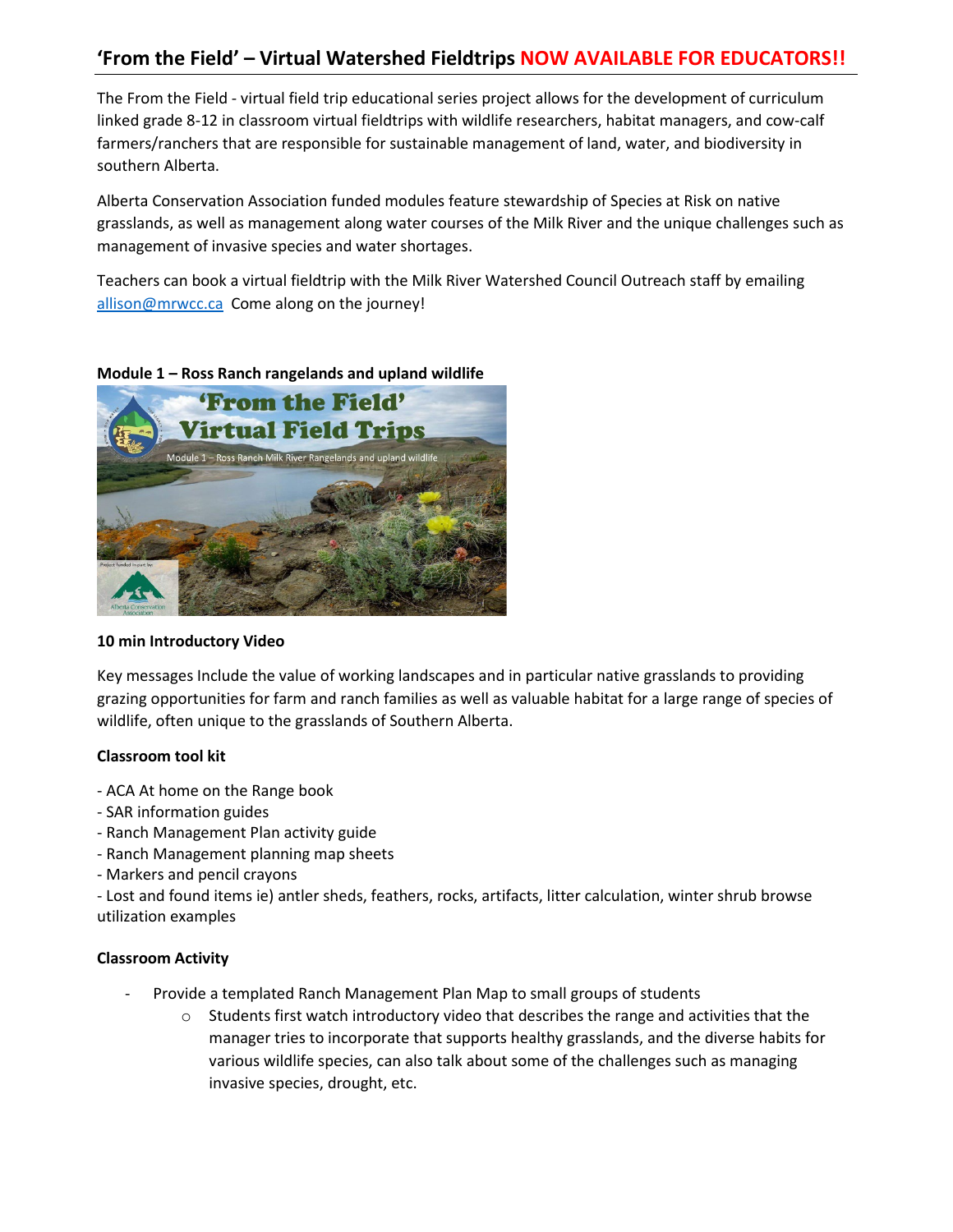- $\circ$  Students use the classroom toolkit to develop a ranch management plan that incorporates the activities outlined in the video and best practices for the species of concern or interest from the introduction.
- $\circ$  Students are dealt Wild Cards that have to be incorporated into their ranch plans
	- Plans are presented to the group for discussion and feedback.

## **Optional follow up activity**

Teacher contact MRWCC to coordinate a follow up virtual presentation in classroom where either a 'researcher' or the producer has the students present their plans back to us and we provide feedback as a positive evaluation.

## **Module 2 – Benchmark Farms and the Milk River Ridge - water, trees, and aquatic species!**

## **10 min Introductory Video**

Key messages include managing on the milk river ridge for livestock and a healthy environment. Water is critically important to the Benchmark Ranch, up to 300 days a year are spent managing grass, access to the river, and important wetlands and springs across the ranch. Join our manager Dale on a tour of the range and learn about how ranch planning impacts all aspects of sustainable management. See how researchers keep track of rare fish species on the river and the importance of riparian areas.



- Interview with Dale Fehr
- Collection of Images from the ranch operators incorporated
- Drone Video footage collection

## **Classroom tool kit**

- ACA At home on the Range book
- SAR information guides
- Riparian Health assessment guidelines and mock data on site map
- Cows and fish info sheets
- Browse utilization guide winter browse samples of shrubs/willow (pokiness test for kids)
- Ranch Management Plan Maps
- Teachers Guide
- Advanced ranch plan materials: health assessments Animal Unit Month and stocking rate calculations

## **Classroom Activity**